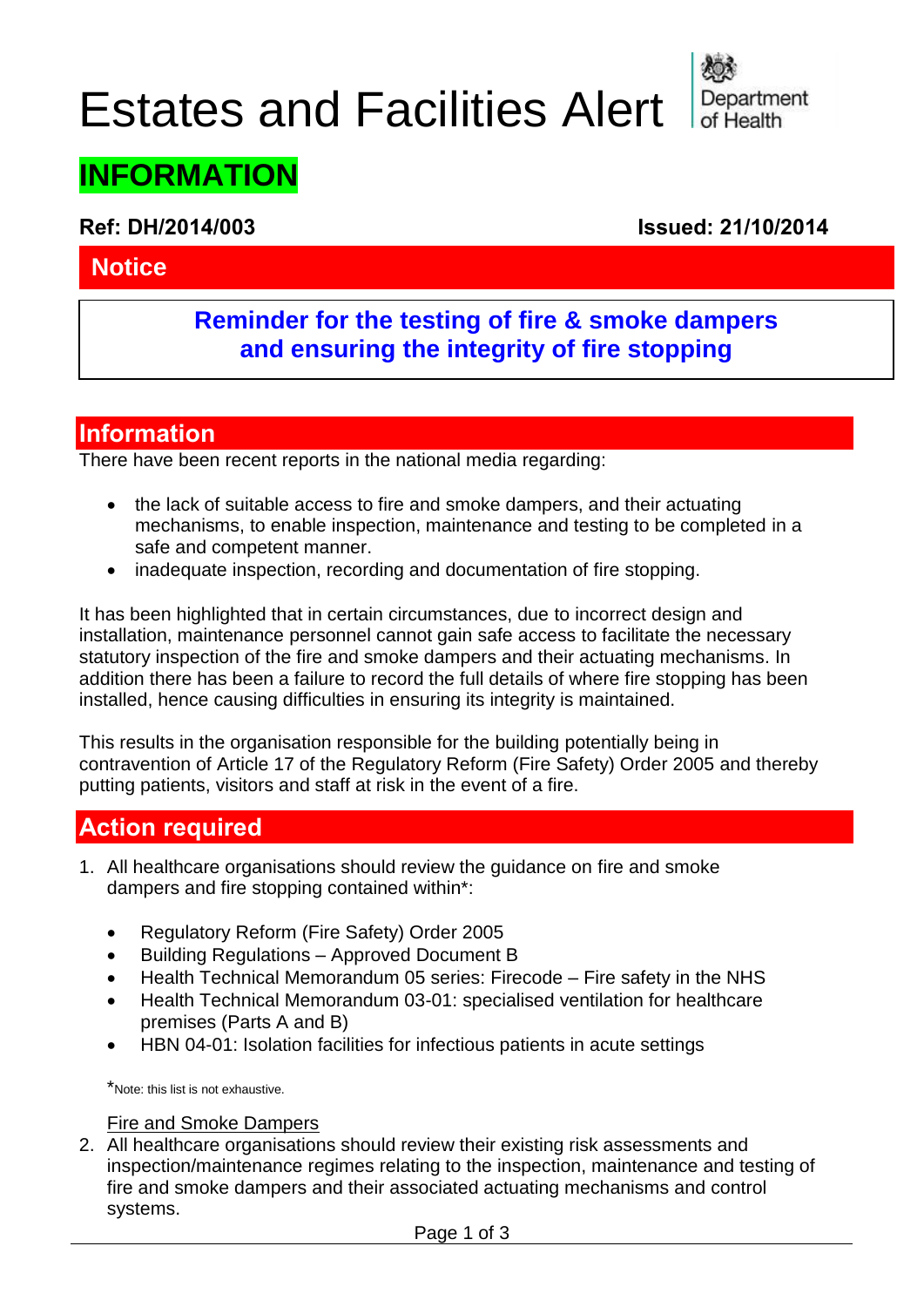- 3. All healthcare organisations should ensure that they have a full inventory of all installed fire and smoke dampers within their premises.
- 4. All installed fire and smoke dampers, and their associated actuating mechanisms and control systems, should be included in a formal maintenance programme to ensure that they are inspected and tested in order to confirm they:
	- meet the guidance cited above and are fit for the purpose they are intended.
	- are in good working order and have not been damaged, disconnected or wedged open.
- 5. Where a lack of safe access to a fire or smoke damper, and its associated actuating mechanism, is identified this should be brought to the immediate attention of the Director of Estates & Facilities and the Trust Fire Safety Manager / Fire Advisor.
- 6. Where problems are identified, a programme to repair or replace damaged fire and smoke dampers, and associated actuator mechanisms, should be put in place.
- 7. Once any repair or replacement programme has been completed, the fire risk assessment for the premises should be updated, and key findings brought to the attention of all staff that might be affected.

#### Fire stopping

- 8. All healthcare organisations should review their existing risk assessments and inspection regimes relating to the inspection of fire stopping.
- 9. All healthcare organisations should ensure that they have a full inventory of fire stopping within their premises (see HTM 05-01 Appendix  $E -$  Developing fire safety protocols for advice on the information that should be collated).
- 10.If not already in place, systems should be implemented to ensure the integrity of fire stopping can be confirmed within the organisation's premises. This should incorporate permit-to-work systems that ensure fire stopping is re-instated during, and following, works (e.g. construction, installation or maintenance) that may impinge on the integrity of the installed fire stopping.

#### **Suggested Onward Distribution**

Those responsible at Board Level for Fire Safety/Protection Directors of Estates & Facilities Risk Managers Health & Safety Managers Fire Safety Officers/advisers

#### **References**

Regulatory Reform (Fire Safety) Order 2005 <http://www.legislation.gov.uk/uksi/2005/1541/contents/made>